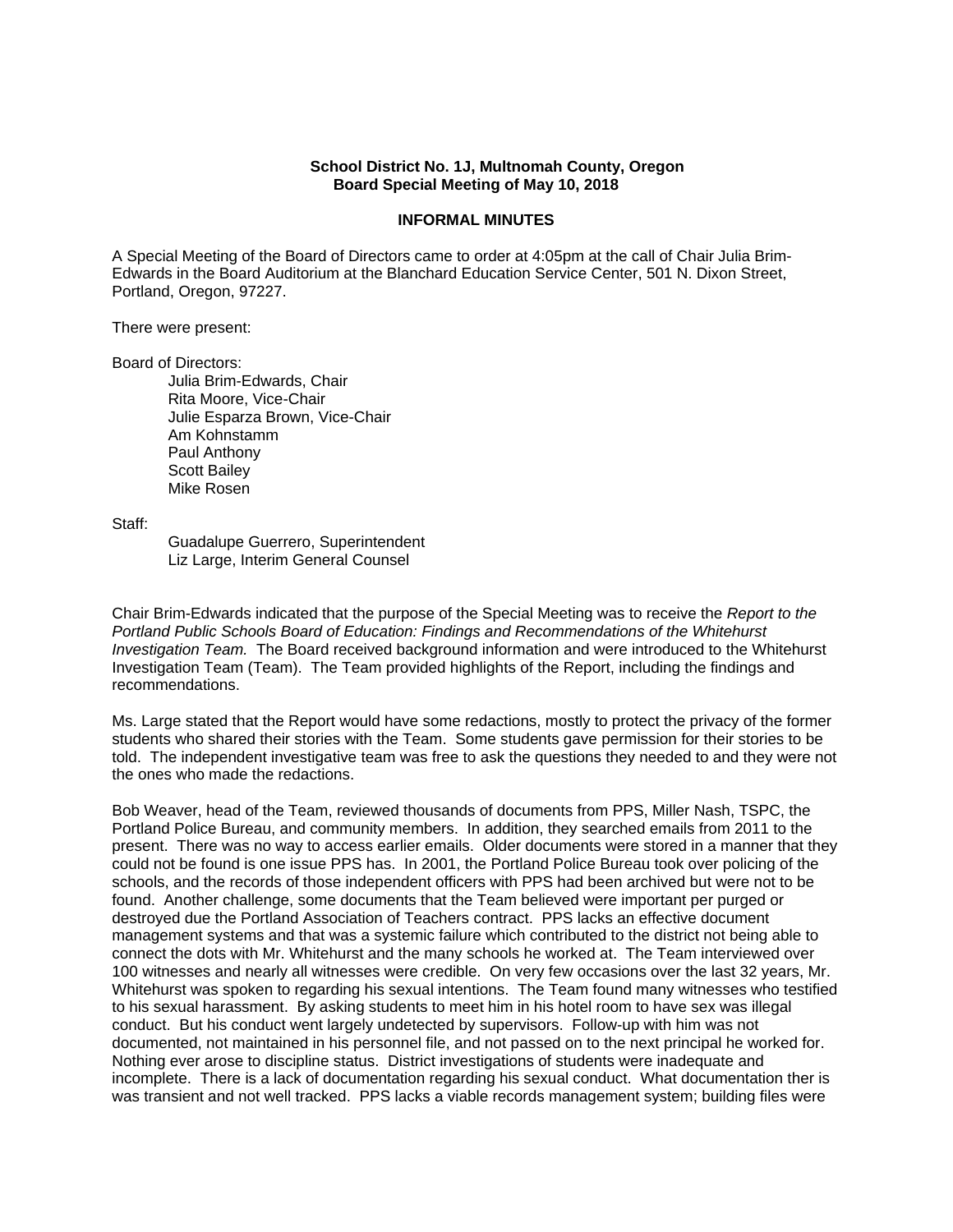purged when administrators or Mr. Whitehurst moved from schools. No one saw the whole picture; each department kept their own files and there was no coordination. Important evidence was lost along the way. Administrators under-reported Whitehurst's sexual conduct or did not proceed with appropriate discipline for it. Administrators told the Team that they had limited resources and that it was time consuming for discipline. They did not feel Human Resources or the Board had their back. All did their job and stopped and expected others to pick it up and do their part. This fragmented system resulted in a failure to do what was necessary to get the job done and keep students from harm. The Team found failure by PPS employees at all levels. If a thorough investigation by the Human Resources department had occurred both in 2001 and 2008, they would have marked removal of Mr. Whitehurst from PPS. In 2016, inadequate investigations were performed by building administrators and the General Counsel. All were satisfied that it was just rumors. There is no documentation on how this decision was reached.

The investigation discovered two incidences where some of Mr. Whitehurst's conduct came to the attention of local law enforcement, first in 2001 and secondly in 2013. In both instances, there were failures either by individuals or the system that led to those not being resolved as they should have. It was recommended that PPS, the Portland Police Bureau and the District Attorneys Office form a group and that they share all information about a PPS employee who is referred for criminal conduct.

The Team recommended the following:

- Improve training on how to prevent, identify, and report sexual misconduct in four way. Require the same training for PPS volunteers and independent contractors.
- Improve the training provided to PPS students. Materials on the website need to be corrected, including outdated information.
- How to respond to a report of sexual misconduct: introduce new procedures, training all administrators and Human Resources staff who receive a complaint to document it and report all to a central employee.
- Centralized documentation is needed.
- PPS needs an investigator or Title 9 Coordinator and take it out of the hands of the building administrator. A core group of administrators, including all mentioned above, should make a decision in investigating and discipline.
- Implement a centralized tracking mechanism.
- Address certain decisions with PAT to keep students safe. This should not be controversial. It appears that in the PAT contract, the protection of students is taking a backseat to the protection of a teacher.
- Do not purge notes in a building file. The Team advises against the building administrator conducting the investigation, as is stated in the PAT contract.
- Exercise transparency with employee separation. PPS allows an employee to resign instead of being fired.
- Cease resignation agreements with sexual misconduct employees. They should not be allowed to continue in their career with students.
- District adopt a student/adult contact policy. Make it clear. Many school districts have this policy. Require PPS employees to check with the Human Resources department before providing a reference for a former employee.
- Lobby for changes at the state level to revise sexual conduct by school employees.

The Team stated that their report was evidence-based - based upon what they read and heard – not on supposition or innuendo or guesses.

Vice-Chair Moore stated that it was a very thorough report and painful to read.

Chair Brim-Edwards asked how PPS could have three decades of most people doing their jobs, what was the specific item of accountability for people doing more than just their job. The Team responded that they did not see it as an employee not doing everything they could; that is not a failure. Mr. Whitehurst should have been tagged by his repetitive behavior. It was a system failure. All reports need to be placed in one database. There was no department or position that said "I own this".